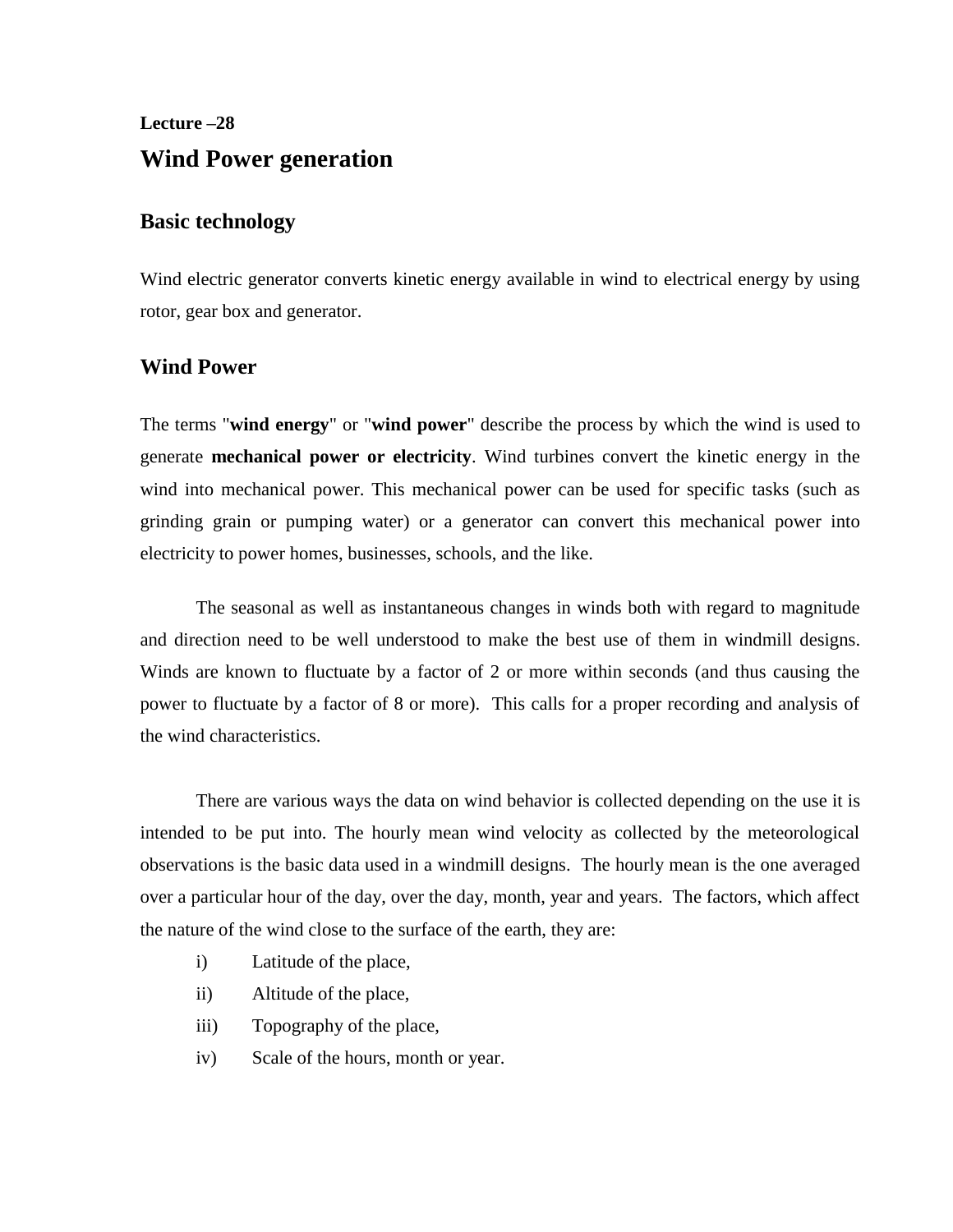Winds being an unsteady phenomenon, the scale of the periods considered is an important set of data required in the design. The hourly mean velocity (for many years) provides the data for establishing the potential of the place for tapping the wind energy. The scale of the month is useful to indicate whether it is going to be useful during particular periods of the year and what storage if necessary is to be provided for. The data based on scale of the hour is useful for mechanical aspects of design.

Since the winds near the surface of the earth are derived from large scale movement of atmospheric winds, the location height above ground level at which the wind is measured and the nature of the surface on earth have an influence on the velocity of wind at any given time. The winds near the surface of the earth are interpreted in terms of boundary layer concept, keeping in mind the factors that influence its development. The wind velocity at a given height can be represented in terms of gradient height and velocity.

The values of  $V_g$ ,  $h_g$  and n depends on the nature of the terrain, which are classified as

- i) Open terrain with few obstacles (open land, lake, shores, deserts, prairies, etc).
- ii) Terrain with uniformly covered obstacles (wood lands, small towns, suburbs, etc.)
- iii) Terrain with large and irregular objects (large city centres, country with breaks of large trees etc.).

### **Components of wind electric generator**

## *Basic components of a Wind Electric Systems are,*

- Tower
- Nacelle
- Rotor
- Gearbox
- Generator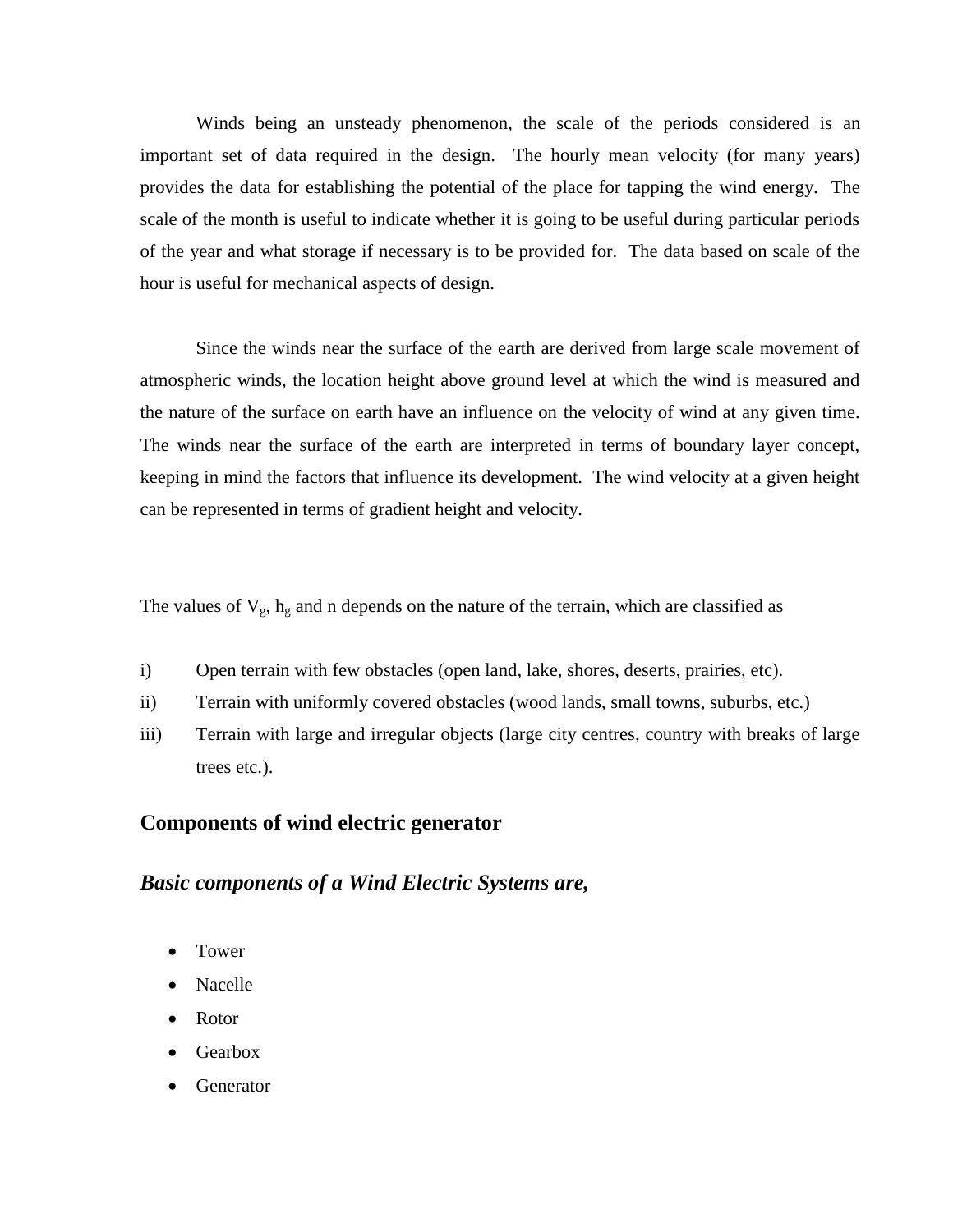- Braking System
- Yaw System
- Controllers
- Sensors

The main components of a WECS are showing in Fig 1 in block diagram form. Summery of the system operation is as follows:

Aero turbines convert energy in moving air to rotary mechanical energy. In general, they require pitch control and yaw control (*only in the case of horizontal or wind axis machines*) for proper operation. A mechanical interface consisting of a step up gear and a suitable coupling transmits the rotary mechanical energy to an electrical generator. The output of this generator is connected to the load or power grid as the application warrants.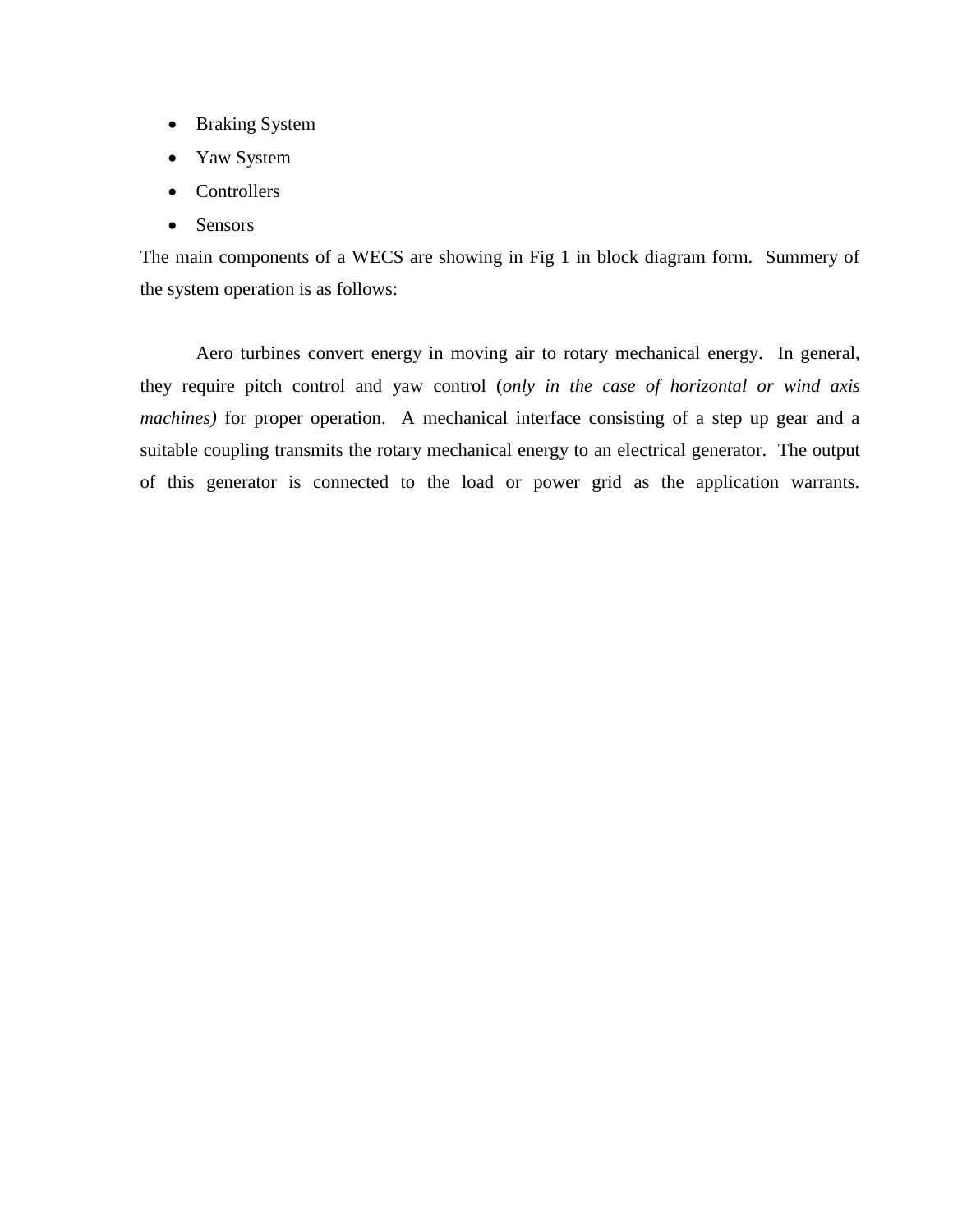

*Yaw control.* For localities with the prevailing wind in one direction, the design of a turbine can be greatly simplified. The rotor can be in a fixed orientation with the swept area perpendicular to the predominant wind direction. Such a machine is said to be yaw fixed. Most wind turbines, however, are yaw active, that is to say, as the wind direction changes, a motor rotates the turbine slowly about the vertical (or yaw) axis so as to face the blades into the wind. The area of the wind stream swept by the wind rotor is then a maximum.

In the small turbines, yaw action is controlled by tail vane, similar to that in a typical pumping windmill. In larger machines, a servomechanism operated by a winddirection sensor controls the yaw motor that keeps the turbine properly oriented.

The purpose of the controller is to sense wind speed, wind direction, shafts speeds and torques at one or more points, output power and generator temperature as necessary and appropriate control signals for matching the electrical output to the wind energy input and protect the system from extreme conditions brought upon by strong winds electrical faults, and the like.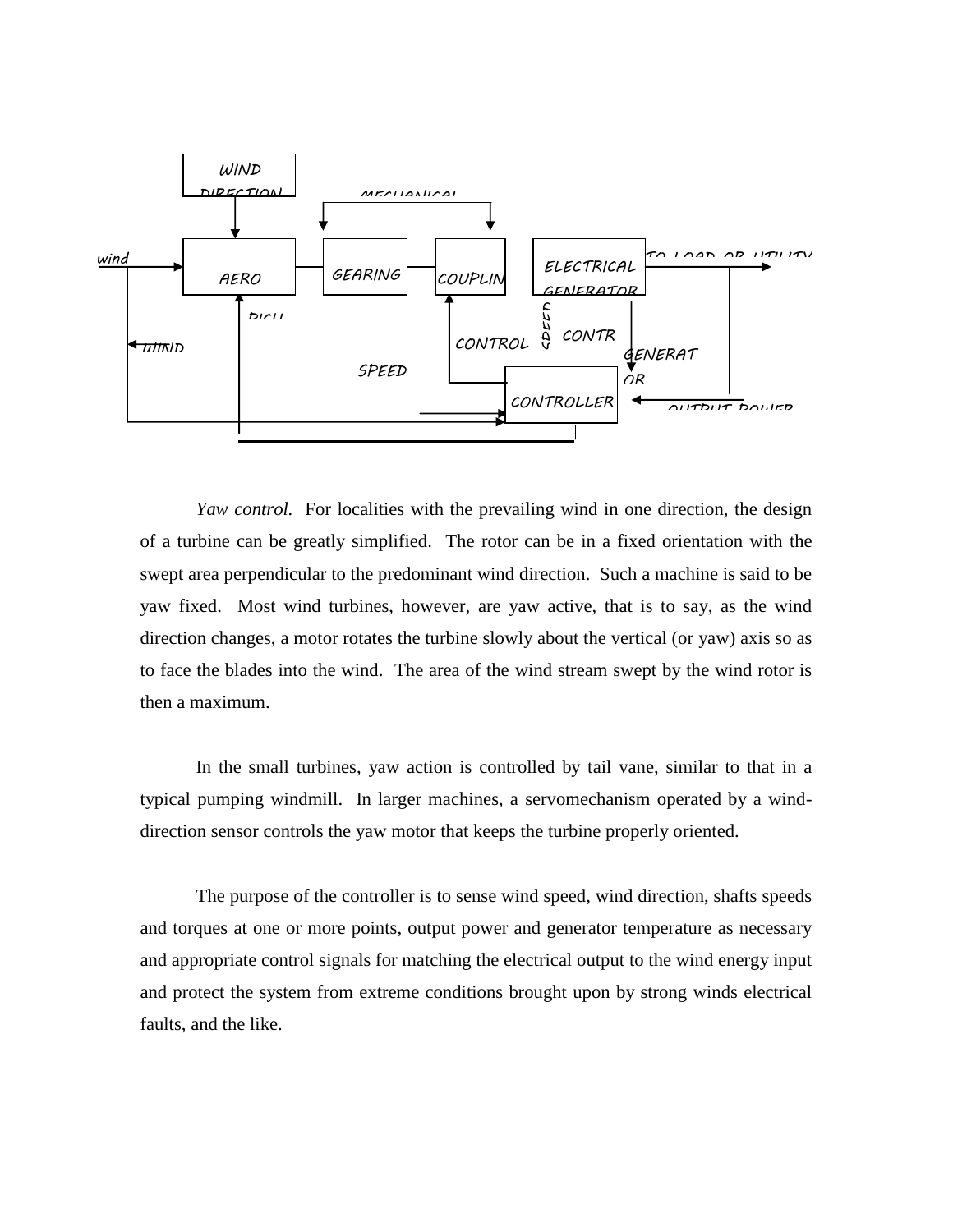The physical embodiment for such an agro-generator is shown in a generalized. The sub-components of the windmill are:

- wind turbine or rotor
- wind mill head
- transmission and control and
- Supporting structure

Such a machine typically is a large impressive structure.

## **Rotors**

- i. Horizontal axis rotor and
- ii. Vertical axis rotor.

One advantage of vertical-axis machines is that they operate in all wind directions and thus need no yaw adjustment.

The rotor is only one of the important components. For an effective utilization, all the components need to be properly designed and matched with the rest of the components.

# **Windmill head**

#### **The windmill head**

It supports the rotor, housing the rotor bearings. It also houses any control mechanism incorporated like changing the *pitch* of the blades for safety devices and tail vane to orient the rotor to face the wind. Mounting it on the top of the supporting structure on suitable bearings facilitates the latter.

## **Transmission**

Varying the pitch of the rotor blades, conveniently controls the rate of rotation of large wind turbine generator operating at rated capacity or below,, but it is low, about 40 to 50 revolutions per minute (rpm). Because optimum generator output requires much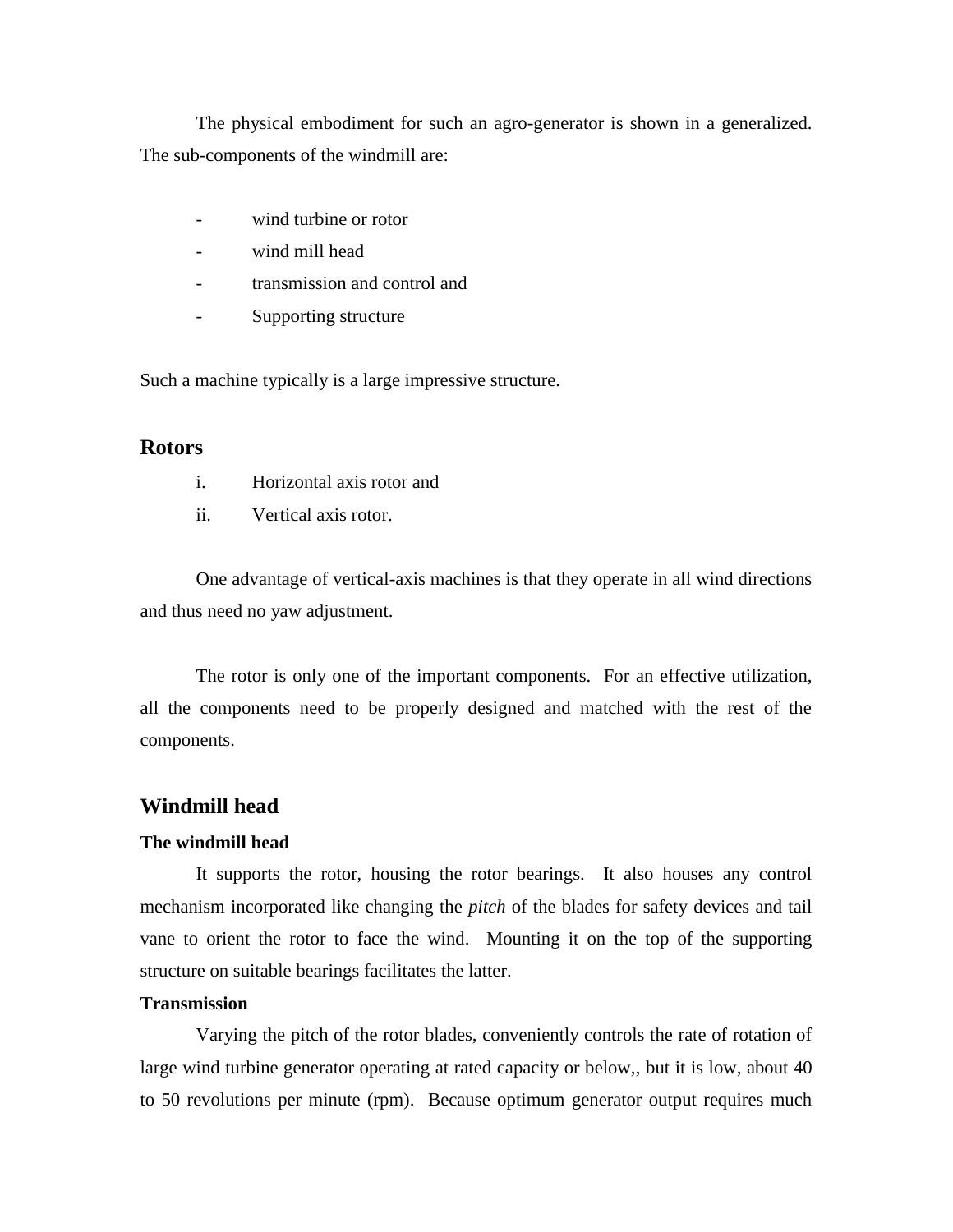greater rates of rotation, such as 1800 rpm, it is necessary to increase greatly the low rotor rate of turning. Among the transmission options are mechanical systems involving fixed ratio gears, belts, and chains, singly or in combination or hydraulic systems involving fluid pumps and motors. Fixed ratio gears are recommended for top mounted equipment because of their high efficiency, known cost, and minimum system risk. For bottom mounted equipment which requires a right-angle drive, transmission costs might be reduced substantially by using large diameter bearings with ring gears mounted on the hub to serve as a transmission to increase rotor speed to generator speed. Such a combination offers a high degree of design flexibility as well as large potential savings.

#### **Generator**

Either constant or variable speed generators are a possibility, but variable speed units are expensive and/or unproved. Among the constant speed generator candidates for use are synchronous induction and permanent magnet types. The generator of choice is the synchronous unit for large aero generator systems because it is very versatile and has an extensive database. Other electrical components and systems are, however, under development.

#### **Controls**

The modern large wind turbine generator requires a versatile and reliable control system to perform the following functions:

- 1) the orientation of the rotor into the wind (azimuth of yaw);
- 2) start up and cut-in of the equipment;
- 3) power control of the rotor by varying the pitch of the blades;
- 4) generator output monitoring status, data computation, and storage;
- 5) shutdown and cut out owing to malfunction of very high winds'
- 6) protection for the generator, the utility accepting the power and the prime mover;
- 7) auxiliary and /or emergency power; and
- 8) maintenance mode.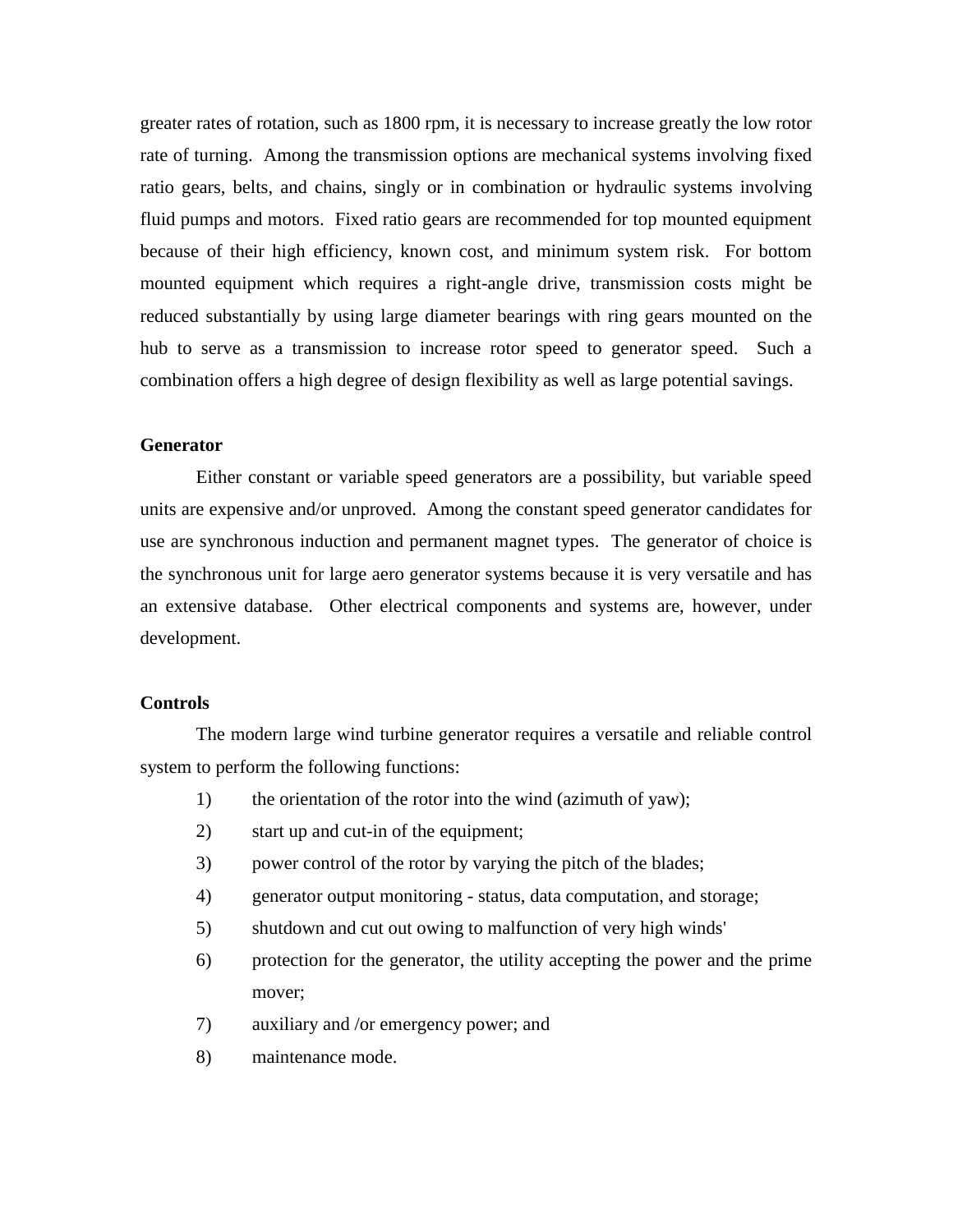Many combinations are possible in terms of the control system and may involve the following components:

- 1) Sensor mechanical, electrical, or pneumatic:
- 2) Decision elements relays, logic modules, analog circuits, a microprocessor, a fluidics, units, or a mechanical unit; and
- 3) Actuators hydraulic, electric, or pneumatic. A recommended combination of electronic transducers feeding into a micro-processor which, in turn, signals electrical actuators and provides protection through electronic circuits, although a pneumatic slip clutch may be required.

## **Towers.**

Four types of supporting towers deserve consideration, these are:

- 1) the reinforced concrete tower
- 2) the pole tower
- 3) the built up shell-tube tower, and
- 4) the truss tower

Among these, the truss tower is favoured because it is proved and widely adaptable, cost is low, parts are readily available, it is readily transported, cost is low, parts are readily available, it is readily transported, and it is potentially stiff. Shell-tube towers also have attractive features and may prove to be competitive with truss towers.

The type of the supporting structure and its height is related to cost and the transmission system incorporated. It is designed to withstand the wind load during gusts (even if they occur frequently and for very short periods). Horizontal axis wind turbines are mounted on towers so as to be above the level of turbulence and other ground related effects. The minimum tower height for a small WECS is about 10m, and the maximum practical height is estimated to be roughly 60 m.

The turbine may be located either upwind or downwind of the tower. In the upwind location (i.e. the wind encounters the turbine before reaching the tower), the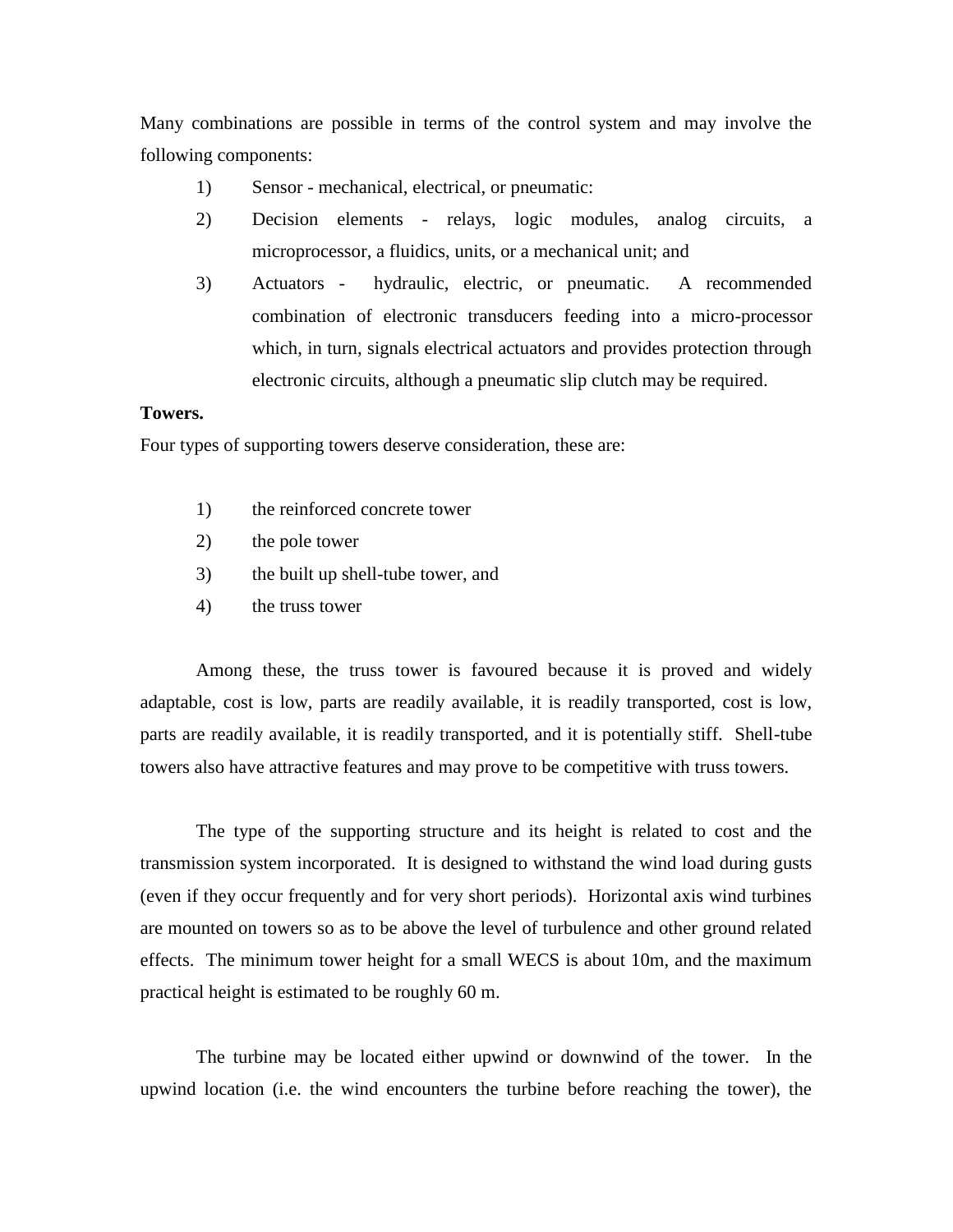wake of the passing rotor blades causes repeated changes in the wind forces on the tower. As a result, the tower will tend to vibrate and may eventually be damaged. On the other hand, if the turbine is down wind from the tower as shown in figure, the tower vibrations are less but the blades are now subjected to severe alternating forces as they pass through the tower wake.

Both upwind and downwind locations have been used in WEC devices. Downwind rotors are generally preferred especially for the large aero generators. Although other forces acting on the blades of these large machines are significant, tower effects are still important and tower design is an essential aspect of the overall system design.

#### **Water pumping**

The sun converts five million tonnes of matter into energy every second. The tiny fraction of energy reaching earth occurs in many farms. One of these is wind energy. Wind energy is extraction of kinetic energy from the wind for conversion into a useful type of energy - mechanical or electrical. The use of wind energy is almost as old as recorded history. Windmills along with watermills were among the original prime movers that replaced animal muscle as a source of energy.

Two important aerodynamic principles are utilized in windmill operation, i.e., lift and drag. The wind can rotate the rotor of a wind mill either by lifting (lift) the blades or by simply pushing against it (drag). Practically a wind mill cannot extract all the power in the wind as it depends upon many factors like the density of the air, wind speed, atmospheric pressure, area of the rotor and design of the rotor. To extract and utilize the maximum possible energy, two principles (lift and drag) are well adjusted while designing a wind mill for a specific application.

### There are two different types of wind machines

1. Horizontal –axis wind machine where the rotating axis is parallel to the direction of wind flow and parallel to the ground. There are two or more aerodynamic blades mounted on the horizontal shaft. The blade tips can travel at several times the wind speed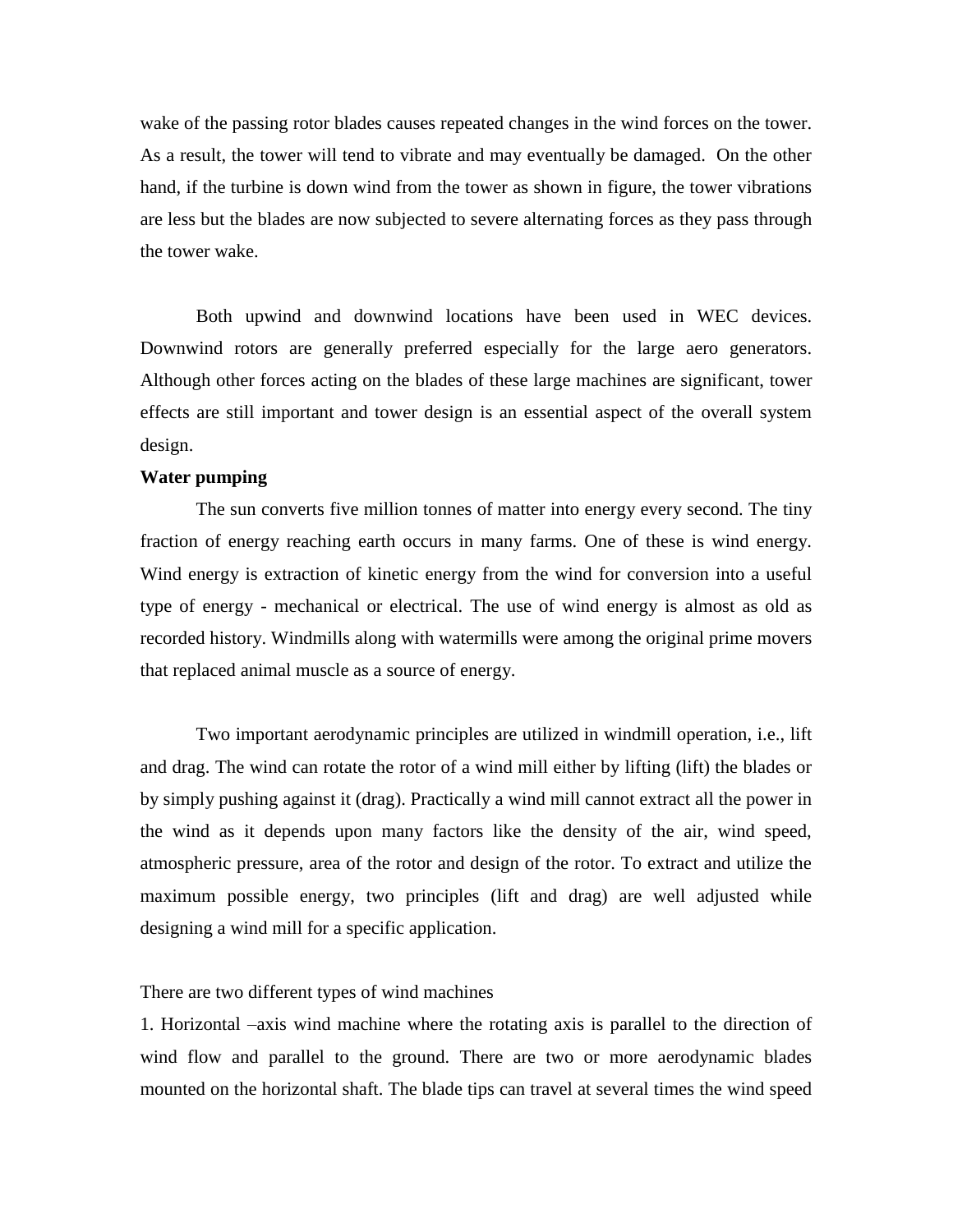which results in high efficiency. The blade shape is designed by suing the same aerodynamic theory as for aircraft. The low-speed horizontal axis wind mills are used mainly for mechanical purposes, like in water pumps.

2. Vertical – axis wind machines are those where the rotating axis is perpendicular to the wind stream and to the ground. The best known vertical-axis rotor is made up of two identical semi cylinders with their axis vertical. This was developed by the Finnish engineer, Savonious (1931), and is being used increasingly for small wind – energy installations. The French engineer, Davieus designed another type of vertical – axis rotor called Davious type wind mill. Flexible metal strips in the shape of a catenary form the rotor blades. For a given wind speed, the unit rotates more rapidly and is more efficient that the savionious rotor. Unfortunately, the Darreieus rotor is not self-starting even in high winds.

#### **Water pumping wind mills – a viable alternative**

The energy needs of the agricultural sector have been on the rise with the introduction of improved farming technologies and increased mechanization. The electrical power needs of the agricultural sector have risen to almost 40 per cent of the total power consumption in the state. The heavy state subsidies, concessional and flat tariffs given to the sector for conventional electric power act as a disincentive for renewable energy source or energy conservation and along with the increasing rise in demand, strain the already taxed power situation in this country.

Wind pumping is a well-established technology that offers an alternative to diesel and electric pumpsets. Most wind pumps can operate under fairly low wind conditions (6- 8 kmph) and are especially appropriate for the modest water needs of small farming establishments. Storing water is also cheaper than storing electricity. During low wind periods the owner can simply draw on the water that was pumped into the storage tank when the wind was ample.

Most mechanical wind machines use fan type blades, which can range from a minimum of 4 to a maximum of 24 blades to capture the wind energy, which is then transferred by a drive shaft to the pumping mechanism. Today gear type windmills are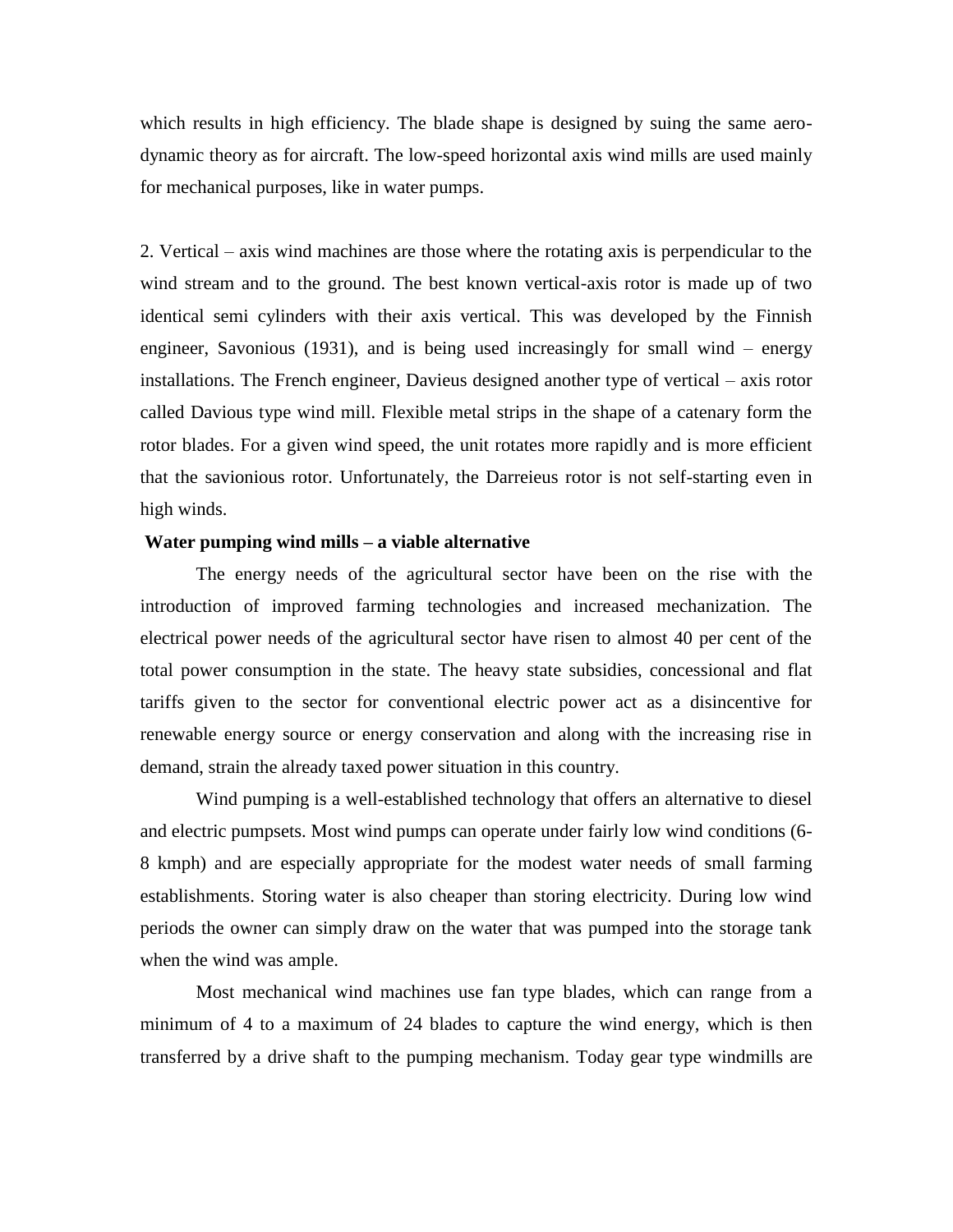promoted under the National water pumping wind mill programme as they are easier for operation and maintenance.

Wind is a highly variable energy resource. The user cannot control its timing or intensity. A strong wind may cause the storage tank to over flow, while a weak wind might not provide enough water for the user's needs. Effective use of the wind pump depends on a clear matching of demand and supply facilitated both by matching the design of the wind pump (its water output etc.,) to suit the user's needs, and the user himself learning to use the wind pump and the stored water effectively.

In areas where electricity lines have not yet reached or where the supply is erratic and diesel supplies are expensive and unreliable, wind pumps have ensured water for man, animals and land.

The annual operation and maintenance cost of a wind pump in total averages at about Rs. 500-700. This is besides the oiling and moving parts (twice a month), changing the washers (between 1-3 years, depending on the use) and changing the oil in the gear box (once a year). Preventive maintenance is crucial to the smooth and regular working of the wind pumps, to check downtime.

In the coming years, research and development one going to play a pivotal role in the acceptance of the wind pump technology on a scale that can meet the requirement of large, agro-economic developing country like India. Problems to be tackled will primarily have to do with increasing water output and lessening maintenance headache.